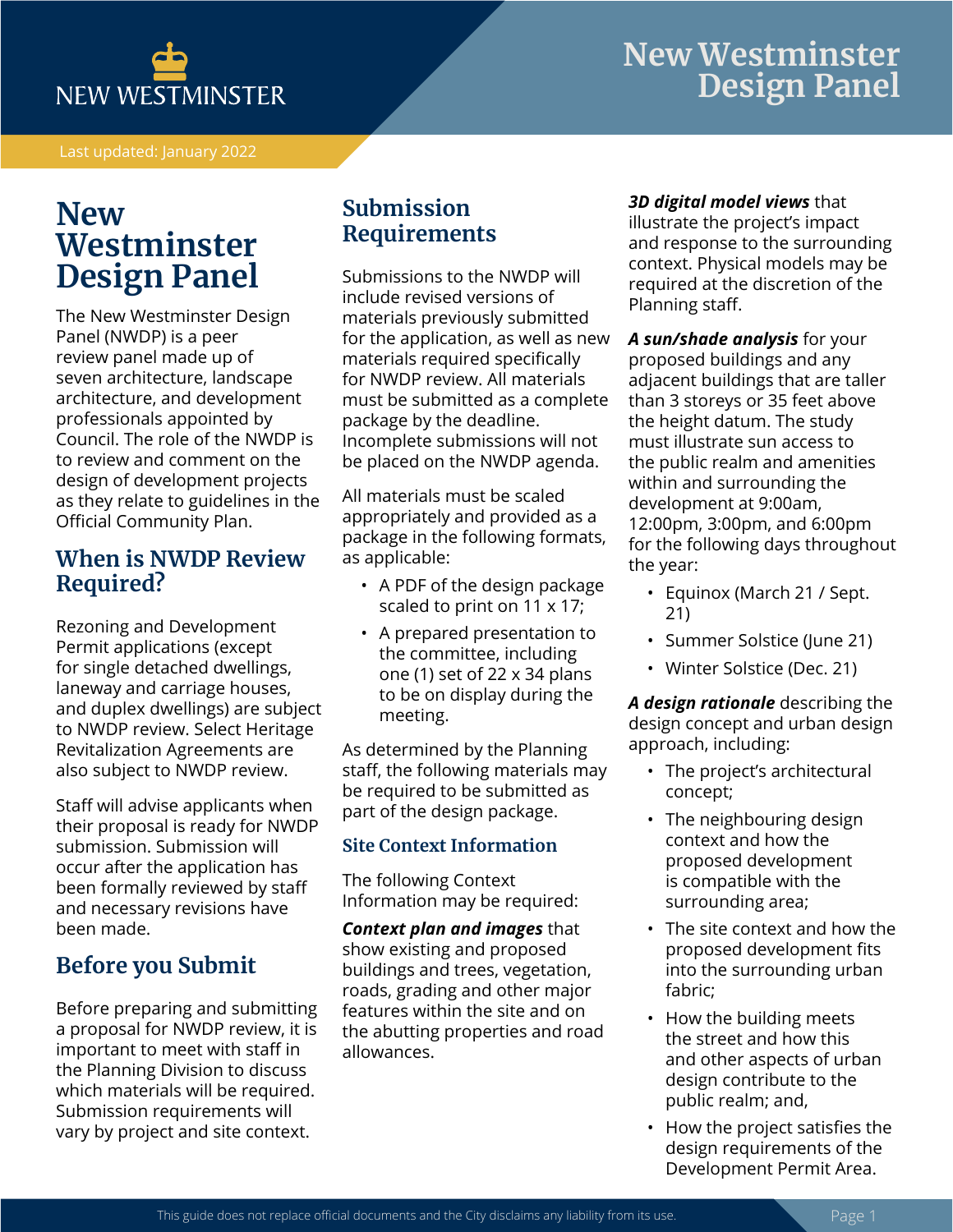#### **Architectural Drawings**

The architectural drawings must be scaled and dimensioned, and include the following elements:

*A statistical table* which must document all of the conditions of use for the applicable zoning district, including:

- Required/permitted and proposed setbacks;
- Density, floor space ratio (FSR), height, and site coverage;
- Parking and loading requirements;
- Open space dimensions and areas;
- Storage areas;
- Housing unit types / areas; and,
- Any other pertinent design measurements.

Note in the table any element that is not consistent with existing bylaws.

*A site plan*, which must depict:

- Grading, setbacks, easements, rights of way, paving and street trees;
- Ground floor plans of all buildings that show the interior-exterior relationship;
- Existing and proposed grades at the building and site perimeter; and,
- All parking, pedestrian paths and cyclist routes.

*Coloured elevations* of all sides of the building and streetscape elevations. Details of key portions of elevations may also be required (e.g. the commercial frontage on a mixed use highrise). A colour board and/or actual samples may be used to illustrate the colour palette and type of proposed materials.

*Sections* throughout the project, with emphasis on sloping portions of the site, if any. Partial sections / details at street level or other important areas are expected on towers and large buildings where different scale drawings are necessary to understand the project fully. Ground level sections must show the width of sidewalk and boulevard treatments beyond the property lines.

#### *Schematic design concept diagram* that illustrates the design concept and main organizing principles of the project (e.g. vehicle access, pedestrian circulation, massing,

views).

*3D digital model views* that illustrate the project's form and character. Physical models may be required at the discretion of the Planning staff.

*Georeferenced 3D model* in .kmz or .kml format.

*Precedent photos* of existing projects to illustrate the proposed design character for the building and landscaping.

*Street context elevations* of the proposed buildings and neighbouring buildings on the same block or 6 buildings on each side of the proposed development (whichever is fewer).

#### **Signage Drawings**

Drawings that depict the location, size and type of all intended commercial signs must be provided.

#### **Landscape Plan & Drawings**

The landscape plan and drawings must clearly illustrate the concept for the project's soft landscaping (e.g. planting) and hard landscaping (e.g. patio space and walkways).

The landscape drawings must include a layout and grading plan (including paving, existing and proposed grading, and any structures for screening views, etc.), a materials plan (including lighting and site furnishings), and a planting plan (including locations).

The landscape plan must also include a plant list with a graphic key, botanical and common names, sizes, and quantities.

An image board may be used to illustrate the colour palette and type of proposed materials. Precedent photos may be used to illustrate the proposed character for the landscape, streetscape, and common areas.

An arborist's report addressing the size, type and condition of all trees on the property must also be provided.